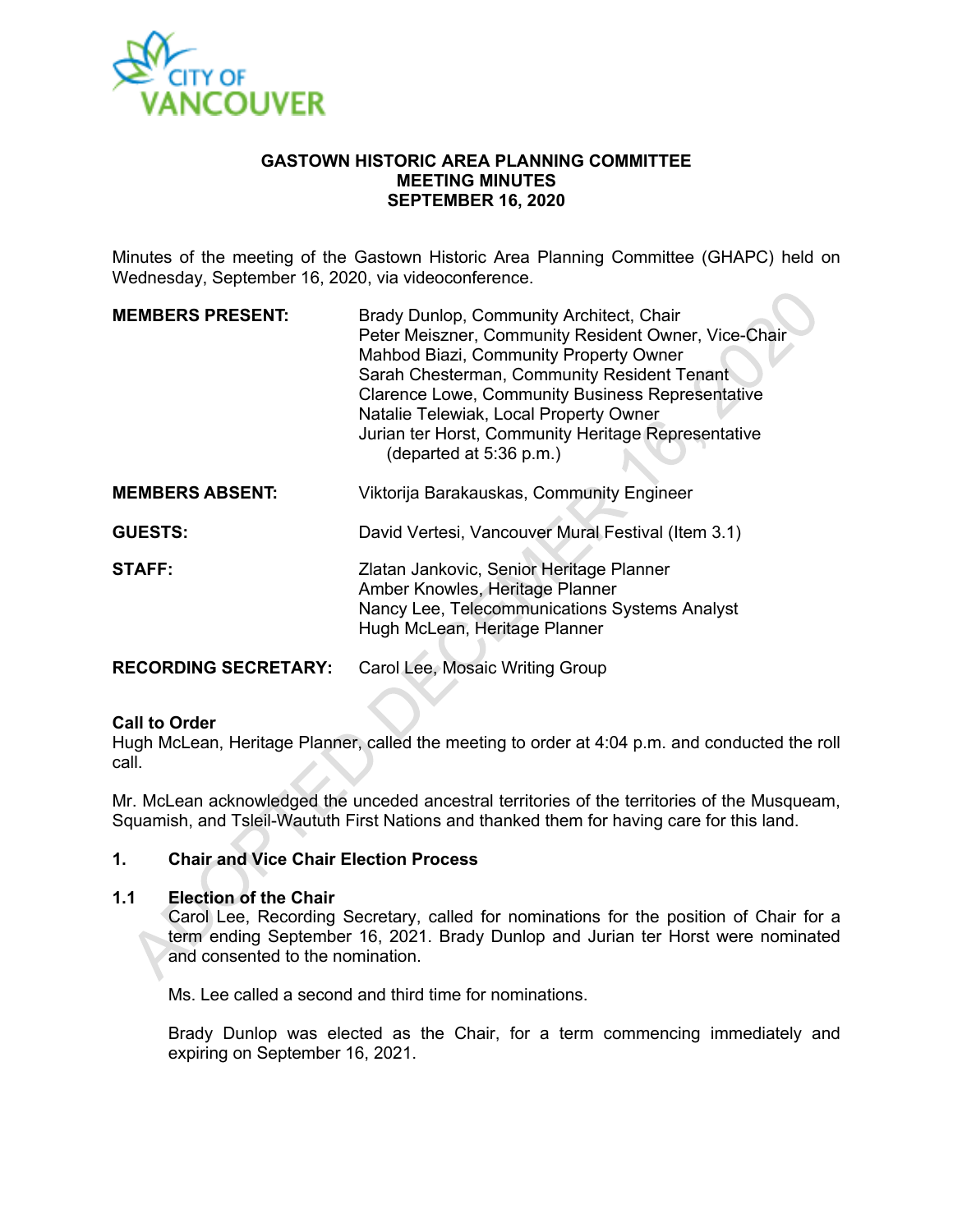## **1.2 Election of the Vice-Chair**

Ms. Lee called for nominations for the position of Vice-Chair for a term ending September 16, 2021. Peter Meiszner and Mahbod Biazi were nominated and consented to the nomination.

Ms. Lee called a second and third time for nominations.

Peter Meiszner was elected as the Vice-Chair, for a term commencing immediately and expiring on September 16, 2021.

#### **Change in Chair**

Mahbod Biazi assumed the chair.

## **2. Adoption of Agenda and Minutes**

MOVED by Peter Meiszner SECONDED by Sarah Chesterman

> THAT the Gastown Historic Area Planning Committee adopts the agenda for the September 16, 2020 meeting, as presented.

> > CARRIED

MOVED by Jurian ter Horst SECONDED by Peter Meiszner

> THAT the Gastown Historic Area Planning Committee adopts the minutes of the November 20, 2019 meeting, as presented.

> > CARRIED

# **Change in Chair**

Brady Dunlop assumed the chair.

## **3. Vancouver Mural Festival**

## **3.1 160 West Cordova Street (not on VHR, "M" – DP-2020-00690)**

David Vertesi, Executive Director, Vancouver Mural Festival, reviewed the Development Permit Application to provide a mural on the municipally designated building located at 160 West Cordova Street and highlighted:

- Context of the proposed mural location
- The mural is supported the building and business owners and the Gastown Business Improvement Society
- The Mural Program is used as a form of vandalism and graffiti deterrence
- Artist information
- Proposed mural design
- Support provided by the Vancouver Mural Festival for the repair and removal of murals.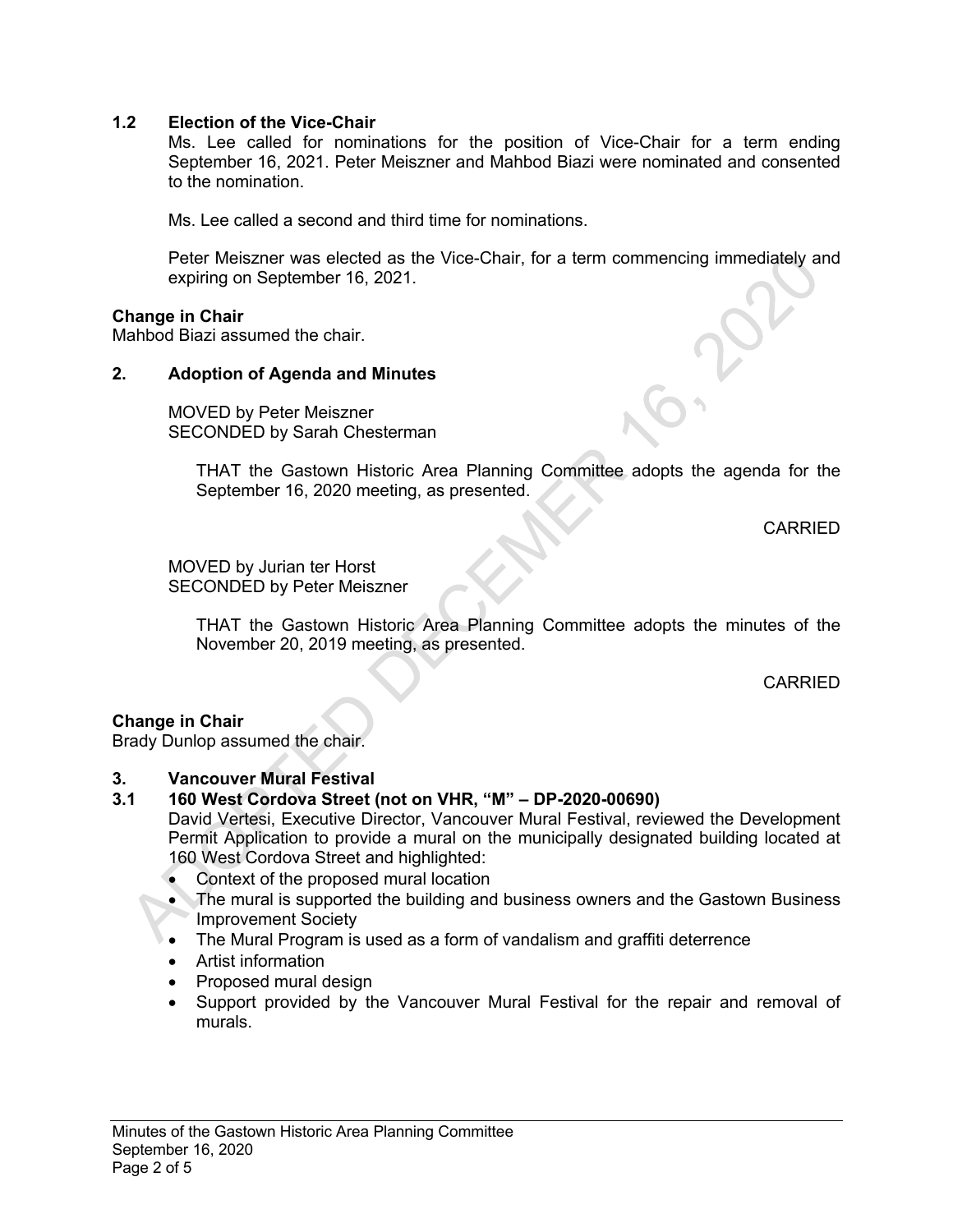The applicant and staff responded to questions from the GHAPC members on:

- The Vancouver Mural Festival is discussing the removal of the dumpsters with the building owner:
	- $\circ$  Potential for the dumpsters to be wrapped and incorporated into the mural design
	- $\circ$  The dumpsters are not an issue in the mural design and act as a deterrent to vandalism
- The role of the Vancouver Mural Festival and Gastown Business Improvement Society in maintaining the mural
- The selection of the artist and the mural design
- As Gastown is designated a heritage site, it would be necessary for the City to issue a Heritage Alternation Permit, with applicable conditions, if the Development Permit is approved
- Suggestion to include the front of the building in the project to deter graffiti and to improve the presence of the building:
	- o Different rules would apply to the front façade
- Suggestion that the community be engaged in the execution and celebration of the mural
- There are currently no applications for a mural on a heritage location in Chinatown or other protected site.

*Action Item (01): Staff to schedule a presentation on the Mural Program to be provided at a GHAPC meeting before the end of 2020.*

Members provided the following feedback:

- The mural design does not relate to Vancouver or Gastown
- Concern regarding the maintenance of the artwork.

# MOVED by Mahbod Biazi

SECONDED by Peter Meiszner

That the Gastown Historic Area Planning Committee:

- 1. Supports the mural proposed for 160 West Cordova Street (DP--2020-00690), in principle; and
- 2. Recommends consideration of a request to staff to ensure that anti-graffiti measures are implemented for the maintenance of the artwork for its life.

#### CARRIED

#### **3.2 1 Alexander Street and 21 Water Street (DB-2020-02486 and DB-2020-02485)** Mr. McLean reviewed the application to install seasonal lighting in the right-of-way between 1 Alexander Street and 21 Water Street, in conjunction with the Mural Festival,

and highlighted:

- The opportunity to brighten the area in conjunction with the Mural Festival
- Both buildings are entered in the Heritage Register
- The light string and a speaker would be installed at a height of 30'
- There will be three points of contact on each of the 1 Alexander Street and 21 Water Street buildings
- Requirement that the light string be attached with minimal impact on the buildings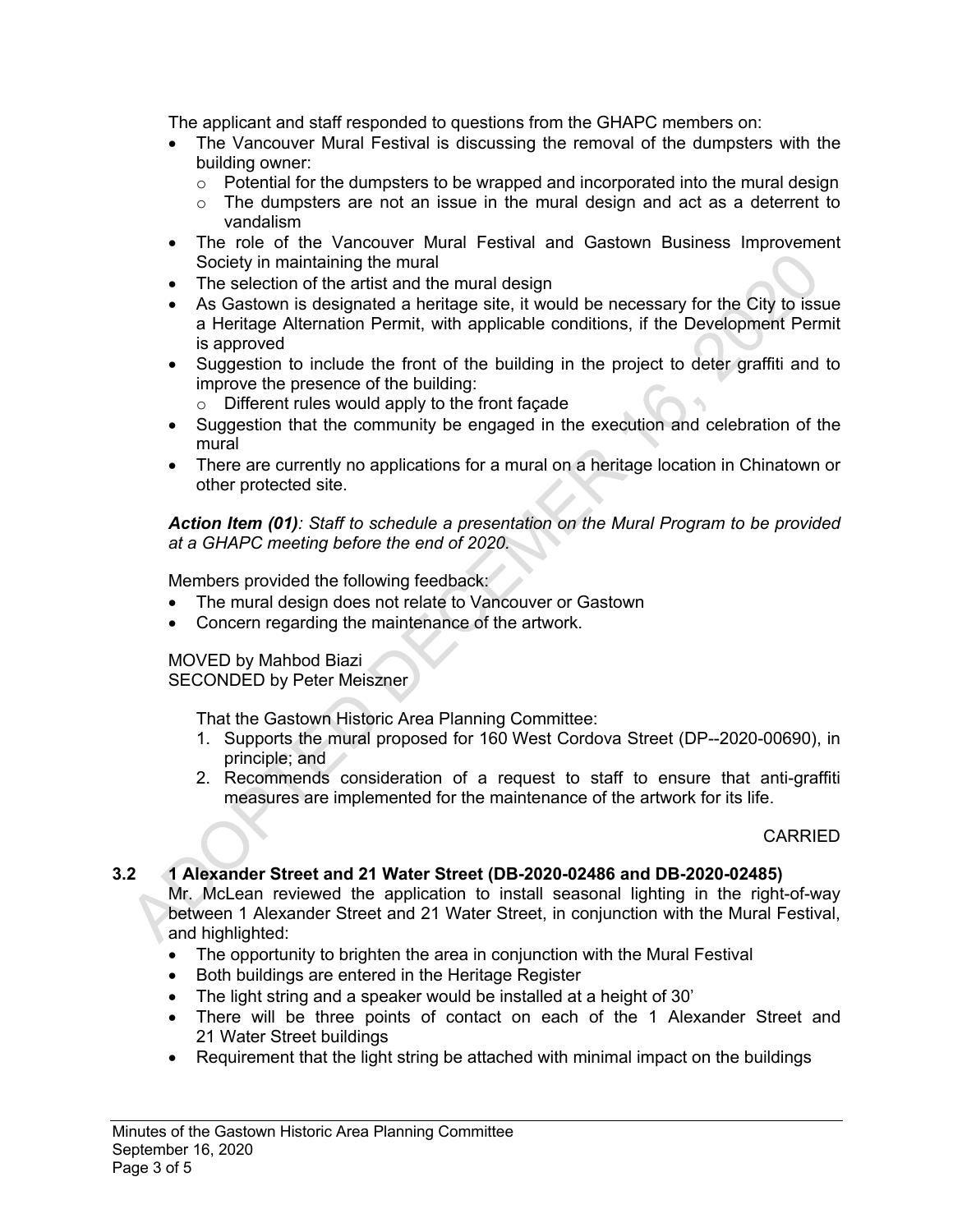• The permit would expire after one year.

Staff responded to questions from the GHAPC members on:

- Whether there is any concern regarding the theft of the speaker
- Suggestion that there be a requirement for the speaker to be turned off by a specific time
- The inclusion of the speaker was an error and it is outside the scope of the Building Development Permit application
- The proposed lighting is in keeping with the character of Gastown to enliven an inactive area

## **Member Departed**

Jurian ter Horst departed the meeting at 5:36 p.m.

- The characteristics and quality of the light emitted from the lightbulbs
- Suggestion that the fastening mechanism be a permanent installation and the lighting be approved for a specified time period
- Repair of the building would be required if the fastening mechanism is removed
- The finish of the fastening mechanism should be in keeping with the character of the area
- The use of the roadway was not stipulated in the application.

Members provided the following feedback:

- Suggestion that the lighting be approved for a two-year period
- Suggestion that the finish of the fastening mechanism be in keeping with the character of the neighbourhood.

MOVED by Mahbod Biazi SECONDED by Natalie

> That the Gastown Historic Area Planning Committee supports the lighting strategy, as presented, for 1 Alexander Street and 21 Water Street (DB-2020-02486 and DB-2020-02485), in principle, and recommends the following for further consideration:

- 1. Supporting a period of approval for longer than one year;
- 2. The anchor points to the building. as proposed, be finished in a manner that reflects the character of the neighbourhood and be of a non-reflective finish; and
- 3. The approval not be related to the proposal for a speaker.

CARRIED